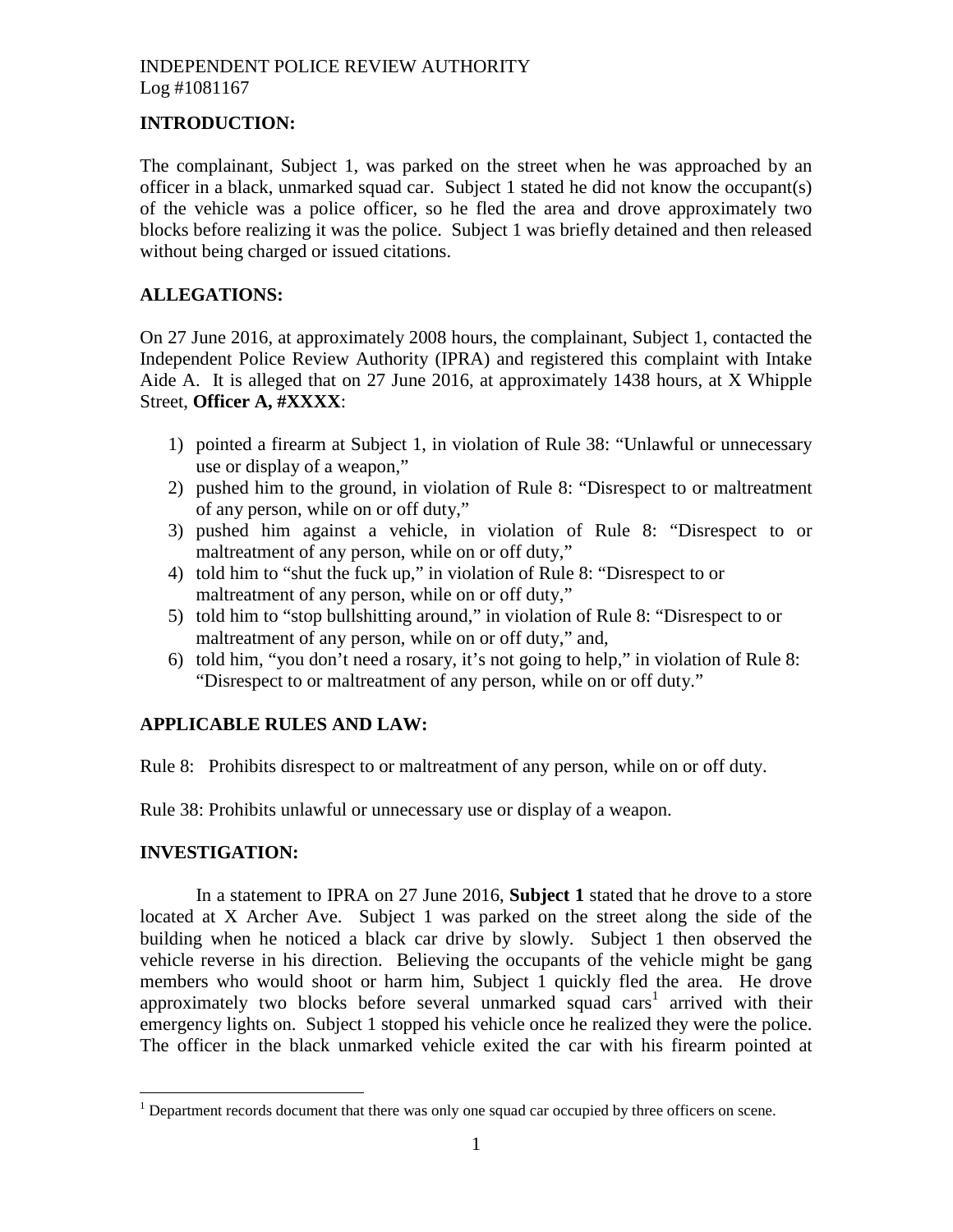Subject 1 and told him to get out of the car. Subject 1 put his hands in the air as the accused officer approached him.

Subject 1 exited the vehicle and the accused officer put his gun away. Subject 1 stated that the accused officer either pushed him to the ground, or he got on the ground by himself. $^{2}$  $^{2}$  $^{2}$  After Subject 1 was handcuffed, the accused officer stood Subject 1 up and pushed him against the vehicle. The officer performed a pat down on Subject 1 and placed him in the backseat of the black vehicle. The accused officer ran Subject 1's name and questioned him about drugs. The officer swore at Subject 1 and told him to "shut the fuck up" and "stop bullshitting around" because the officer assumed Subject 1 knew they were cops and purposely tried to drive away from the officers. Subject 1 told the officer he was on his way to buy a rosary at the church goods store. Officer A told Subject 1, "You don't need a rosary; it's not going to help." Subject 1 was released approximately 15-20 minutes after the stop.

Subject 1 stated that the Officer A is the only officer that had physical contact with him, and that he did not see any other officers in the black unmarked car. The other five to seven officers that arrived on scene later just stood around the car and asked Subject 1 random questions. Subject 1 described the accused officer. Subject 1 stated that immediately following the incident he had red marks on his wrists; however, the marks had dissipated by the time of his interview with IPRA. Subject 1 stated he did not sustain any injuries during the incident. (Att. 6)

The **Investigatory Stop Report** documents that Officer A, #X, and Officer B, #XXXX, attempted to curb Subject 1's Vehicle, for a minor traffic violation. Subject 1 initially refused to stop but the vehicle was eventually curbed at X Whipple Street. Due to Subject 1's reluctance to pull over, he was removed from the vehicle and the officers performed a protective pat down. The officers did not locate any weapons. (Att. 9)

A search for **Police Observation Devices (PODs)** in close proximity to the location of incident met with negative results. (Att. 10)

The squad car was not equipped with an **in-car camera**. (Att. 11)

The **Attendance and Assignment Records** document that Officers A, B, and C were assigned to beat X, vehicle  $#X$  on the date and time of this incident. (Att. 16) **Department records** document that vehicle #X is a black 2011 Ford Crown Victoria. (Att. 11)

The **Chicago Police Department Event Query** documents that the involved officers notified the dispatcher of the traffic stop at 14:35:57 hours. At 14:38:31 hours, an officer with Logon Identification #X, assigned to Officer A, ran Subject 1's name and license plate. The officers cleared the assignment at 14:47:35 hours. (Att. 12, 29)

<span id="page-1-0"></span> $2^2$  Subject 1 could not remember which action occurred because the incident transpired so quickly.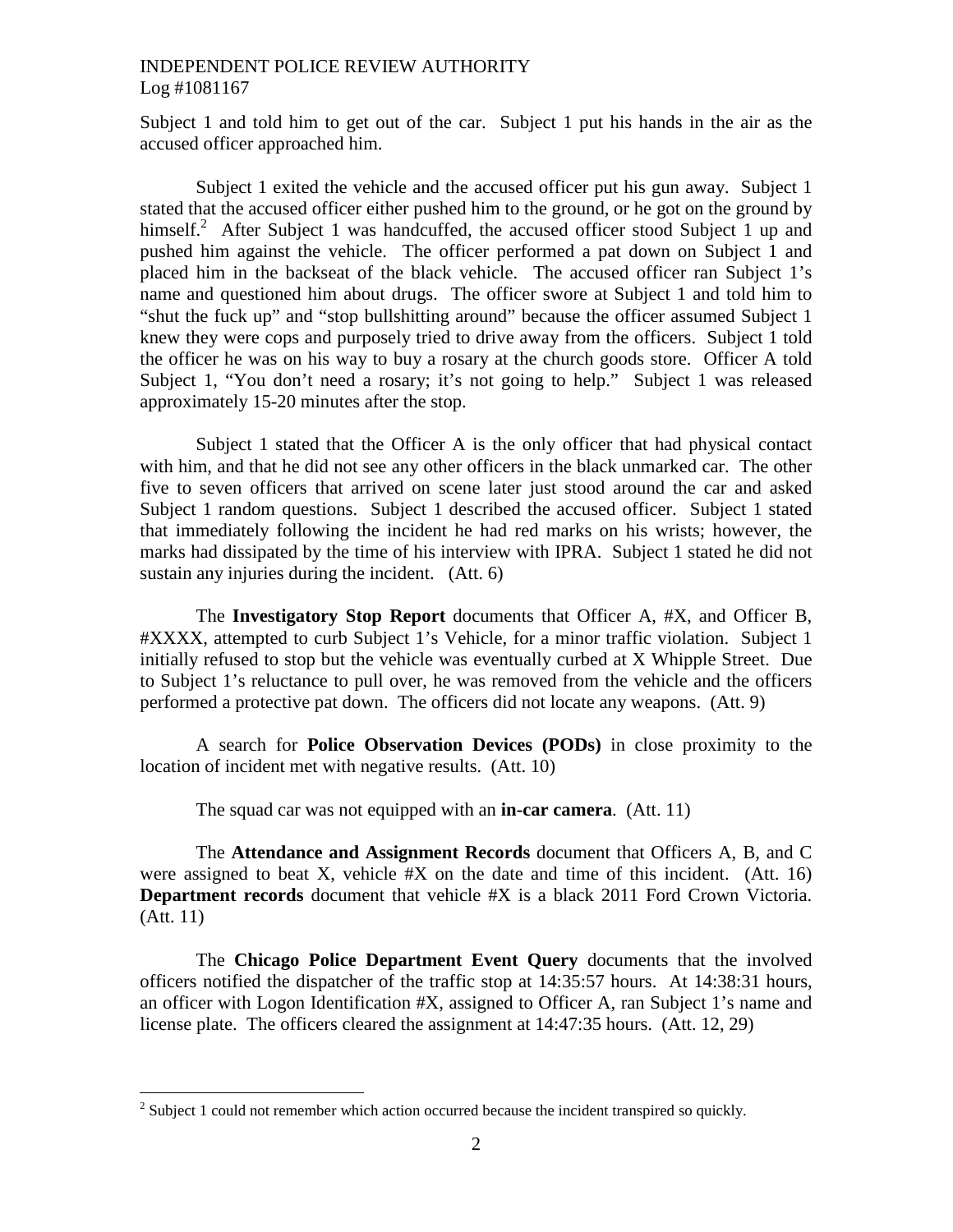**GPS Records** do not place any other CPD vehicles at the scene of the alleged incident. (Att. 15)

A **canvass** of the vicinity of the alleged incident produced no additional information. (Att. 26)

Ina report, **Officer A** stated that he and his partners, Officers B and  $C^3$ , were investigating a "person with a gun" call in the vicinity of X Pope John Paul II Drive. A Hispanic male seated in an older model vehicle reportedly handed a gun to another Hispanic male who fled eastbound on  $XX<sup>rd</sup>$  Street from Sacramento with a gun in his pocket. As the officers toured the area, they observed Subject 1 seated in a parked car at approximately X Sacramento Ave. As the officers pulled alongside Subject 1 to ask if he saw anyone who fit the description of the person with a gun, Subject 1 made eye contact with the officers and sped off southbound on Sacramento at a high rate of speed. When the officers activated the squad car's lights and sirens, Subject 1 disregarded the officers and made a right turn onto Pope John Paul II Drive without signaling. Subject 1 subsequently stopped his vehicle in the middle of the street. As Officer A approached the vehicle from the passenger side, Subject 1 made a furtive movement to the passenger seat. Due to the nature of the call, the evasive driving of Subject 1, and his furtive movements, Officer A believed this to be a high risk traffic stop.

Believing that Subject 1 might be armed, Officer A drew his weapon and kept it in a safe direction toward the ground. Subject 1 ignored Officer A's verbal commands and was ultimately removed from the vehicle, placed in a prone position on the ground, handcuffed, and detained for officer safety. A search for a weapon in the immediate area where the furtive movement occurred met with negative results. Officer A verified Subject 1's personal information, issued him a verbal warning, and gave him an Investigatory Stop Report receipt. Officer A used his discretion and opted not to issue Subject 1 any citations. Officer A denied committing any of the acts attributed to him in the allegations section of this report. Officer A acknowledged that his weapon was drawn, but stated he did not point it at Subject 1. Additionally, Officer A stated that he did not push Subject 1 to the ground; however, he asked Subject 1 to get on the ground for officer safety based on Subject 1's actions and Officer A's belief that Subject 1 might be armed. Officer A described himself similarly to Subject 1's description in his complaint. (Att. 21)

In a report, **Officer B** provided an account of the incident that was consistent with Officer A's. Officer B denied observing Officer A commit any of the acts attributed to him in the allegations section of this report. Officer B did, however, hear Officer A give Subject 1 verbal direction to get on the ground. (Att. 23)

In a report, **Officer C** provided an account that was consistent with the information provided by Officers A and B. Additionally, Officer C stated that he approached the driver side of the vehicle behind Officer B while Officer A approached

<span id="page-2-0"></span> $3$  Officer A was the front passenger, Officer C was the rear passenger, and Officer B was the driver of the squad car.